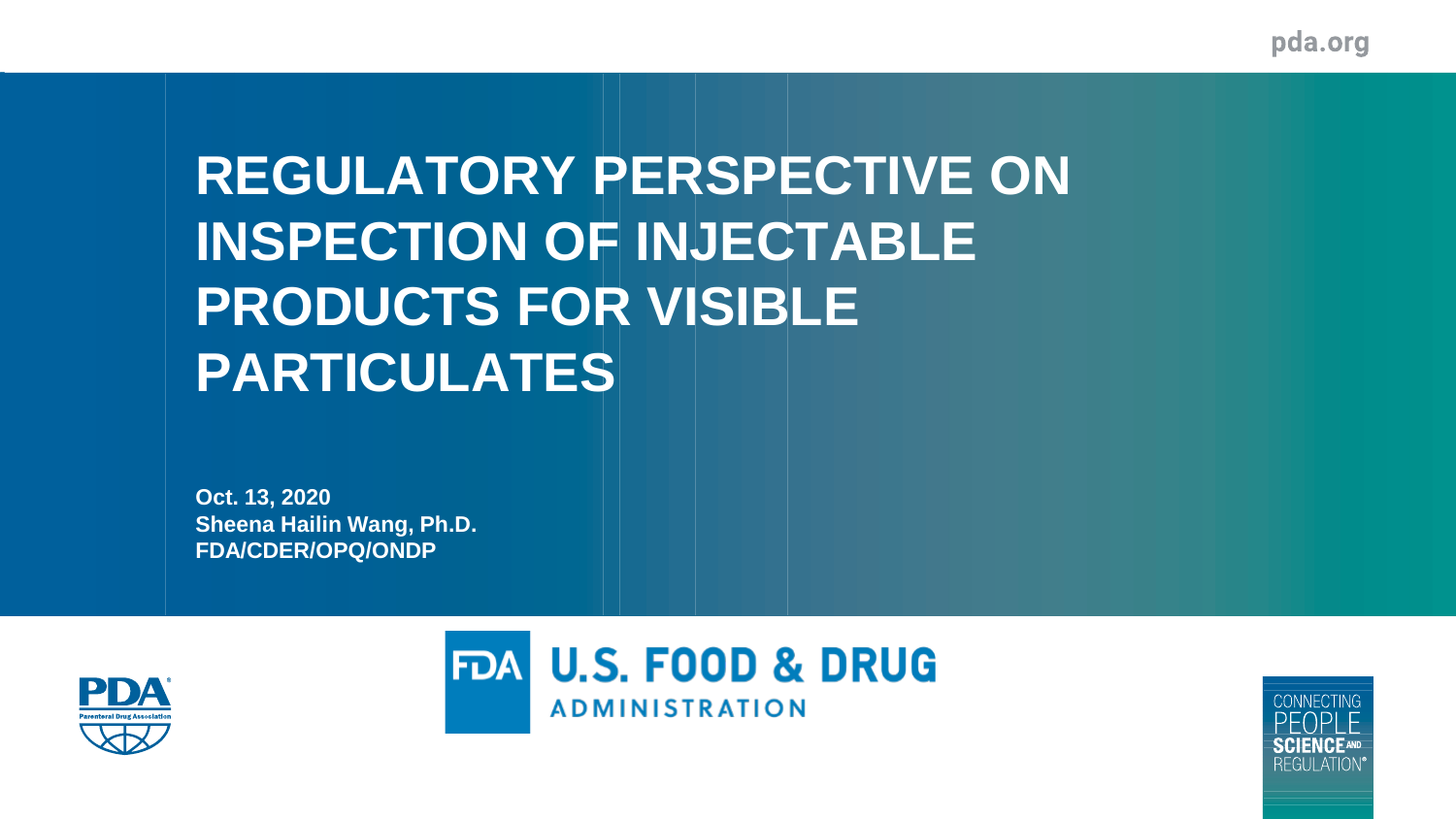





# *This presentation reflects the views of the presenter and should not be construed to represent FDA's views or policies*

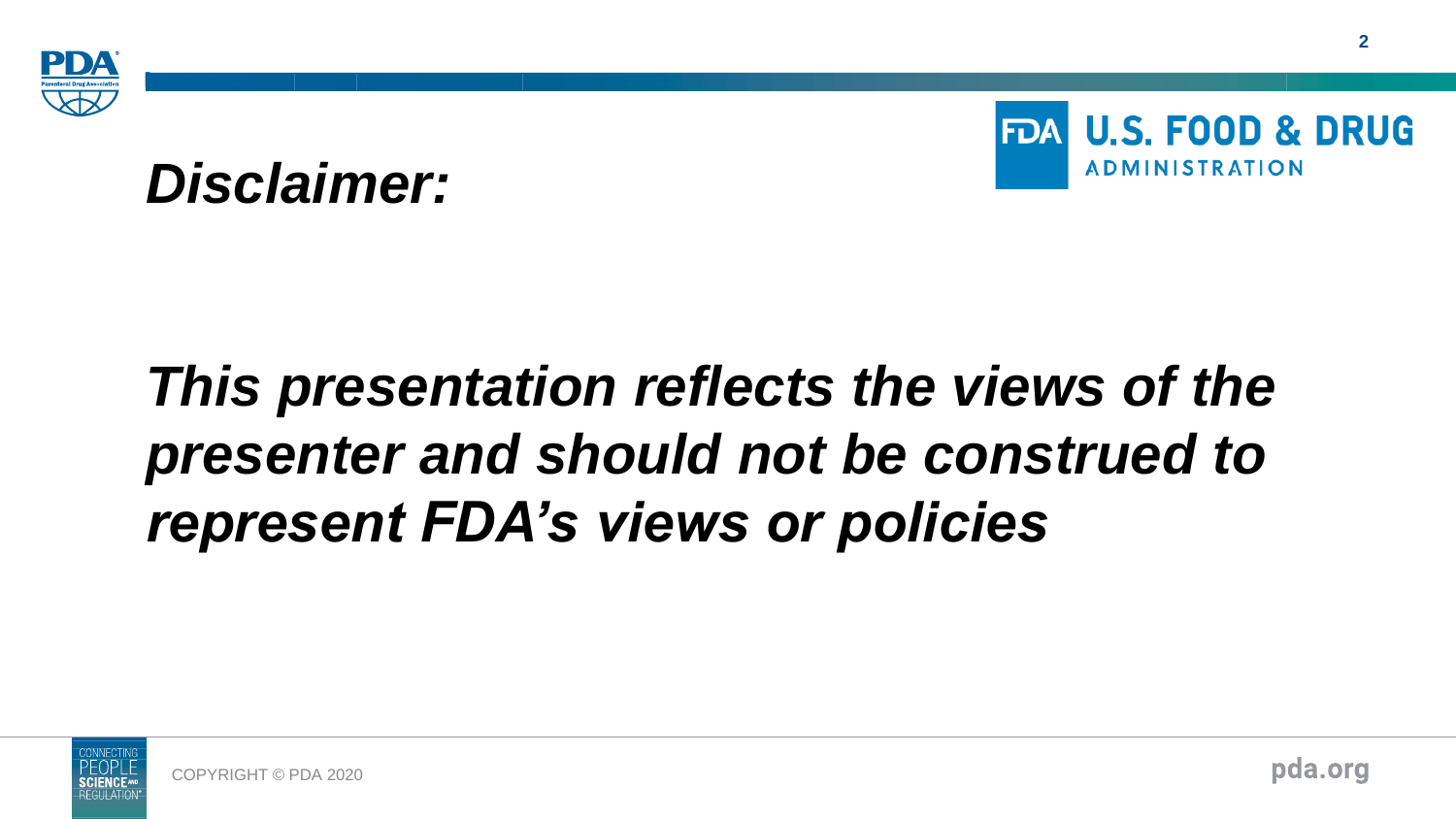

# **Outline**

- Clinical Risk of Visible Particulates
- Quality Risks: Statutory and Regulatory Framework
- **Regulatory Impact**
- Particulate Matter Breakdown
- **Compendial Requirements**
- Additional Considerations of the Visual Inspection Program
- Visible Particulate Test/Common Misconceptions
- Life-Cycle Approach to Visible Particulate Control



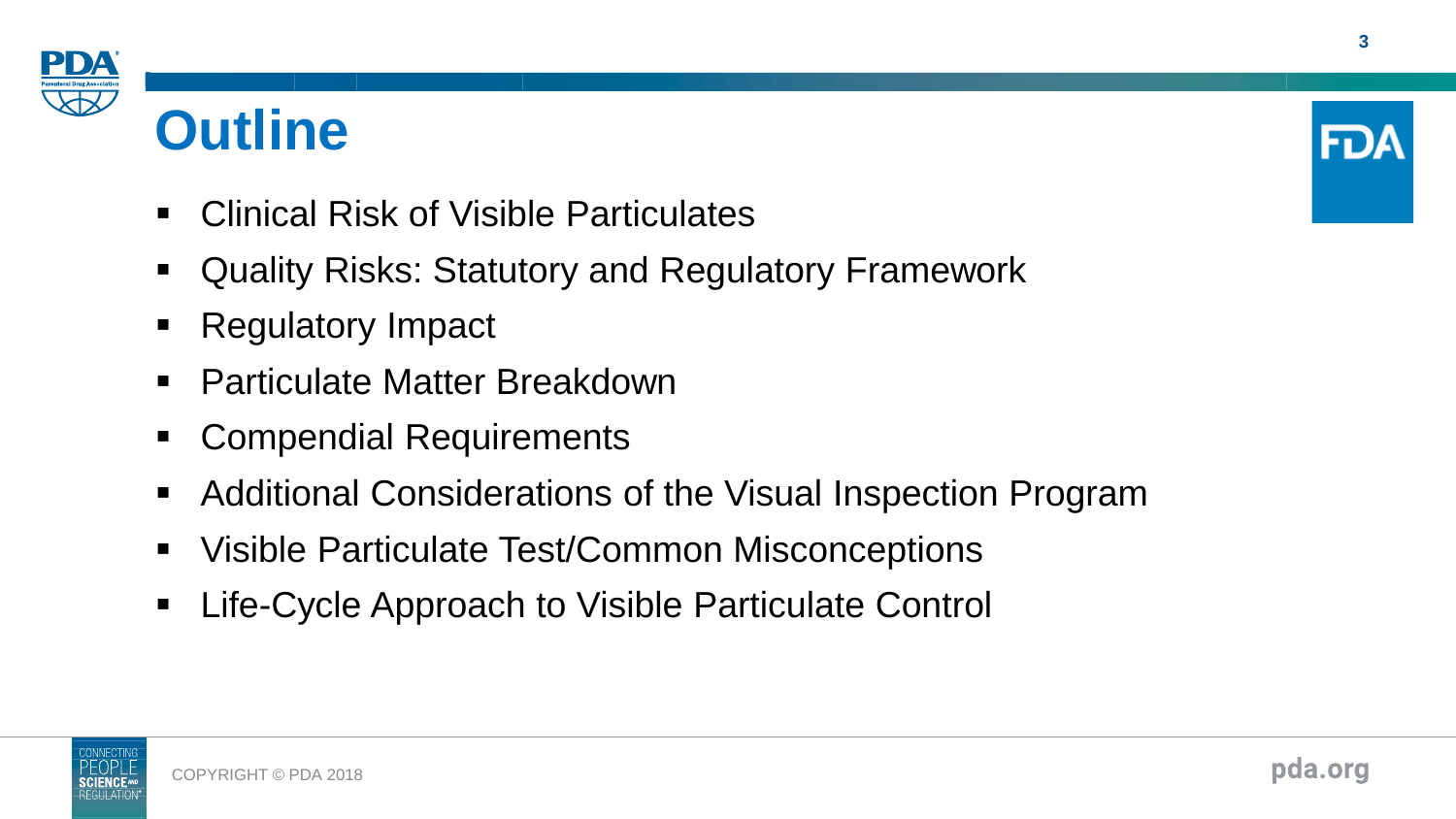

# **Potential Clinical Effect and Risk Factors**

### **Potential Clinical Effect**

■ Venous and arterial emboli, granulomas, occlusions, phlebitis, inflammation, and infection.

## **Clinical Risk Factors**

- Route of administration,
- Patient population,
- Size and shape, number,
- Composition/type of particle.



FD.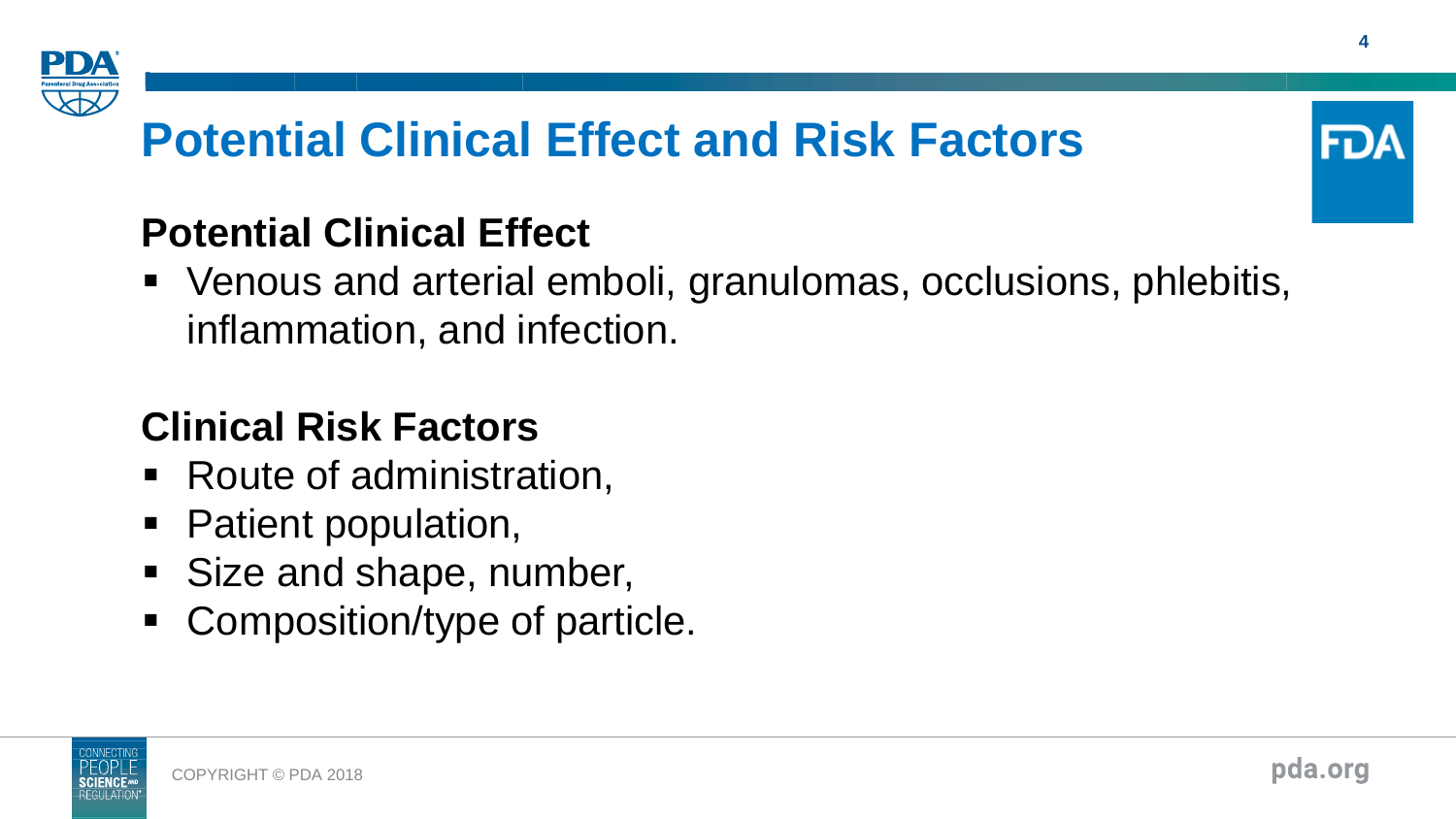

# **Quality Risks**

*Statutory and Regulatory Framework*



- **FD&C Act 501(a)(2)(A) –** "prepared, packed or held under insanitary conditions whereby it may have been contaminated with filth, or whereby it may have been rendered injurious to health"
- **FD&C Act 501(a)(2)(B): –** non-conformance to cGMPs
- **FD&C Act 501(b):** drug "its strength differs from, or its quality or purity falls below, the standards set forth in such compendium"
- **21 CFR 211.94(a) –** container/closure -drug interaction
- **21 CFR 211.165(f) –** rejection of drugs failing to meet established standards or specifications

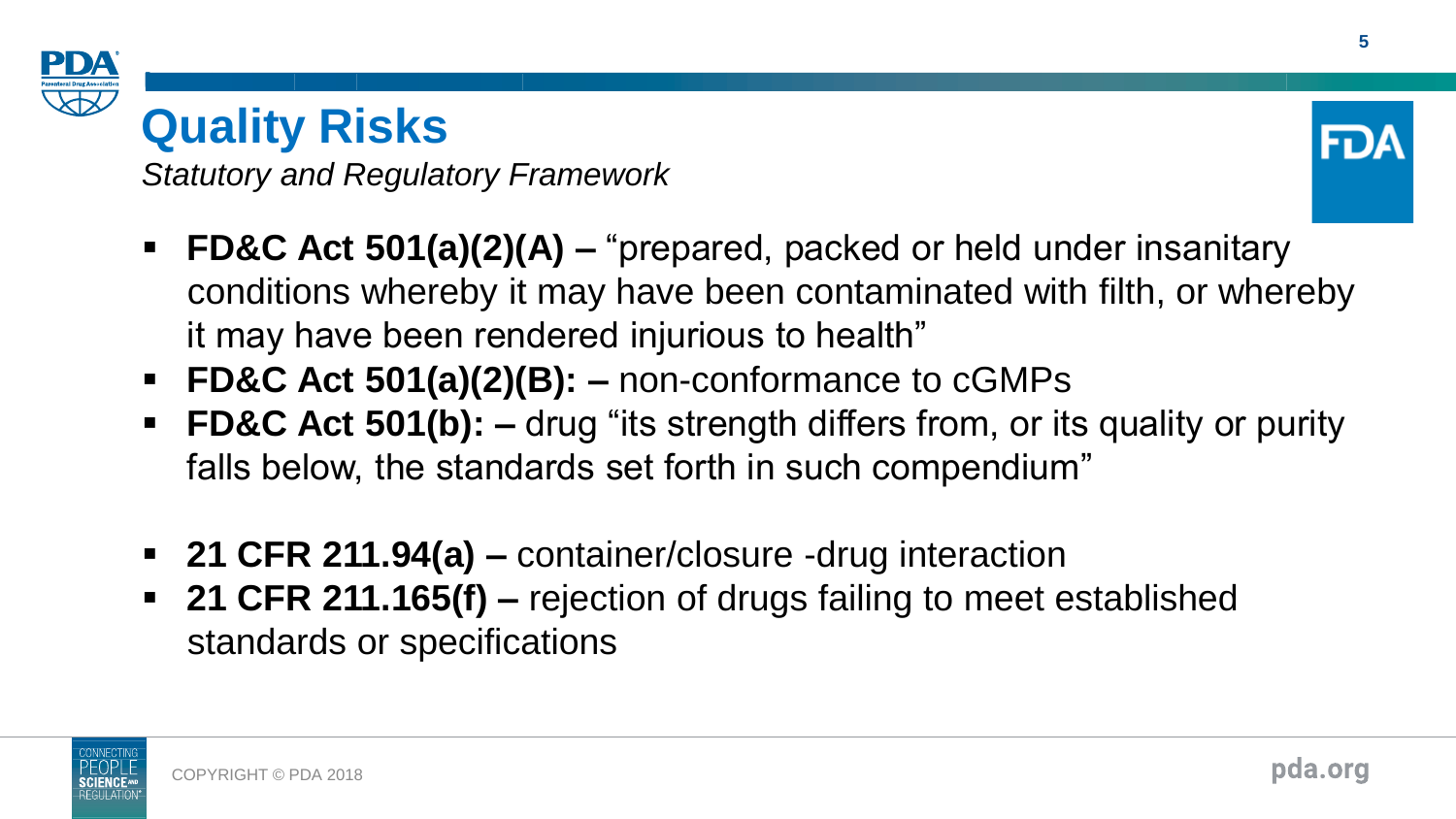

# **Quality Risks**

*ICH Q8 – Pharmaceutical Development*



"The choice of materials for primary packaging should be justified… A possible interaction between product and container or label should be considered."

"The choice of primary packaging materials should consider…compatibility of the materials of construction with the dosage form"

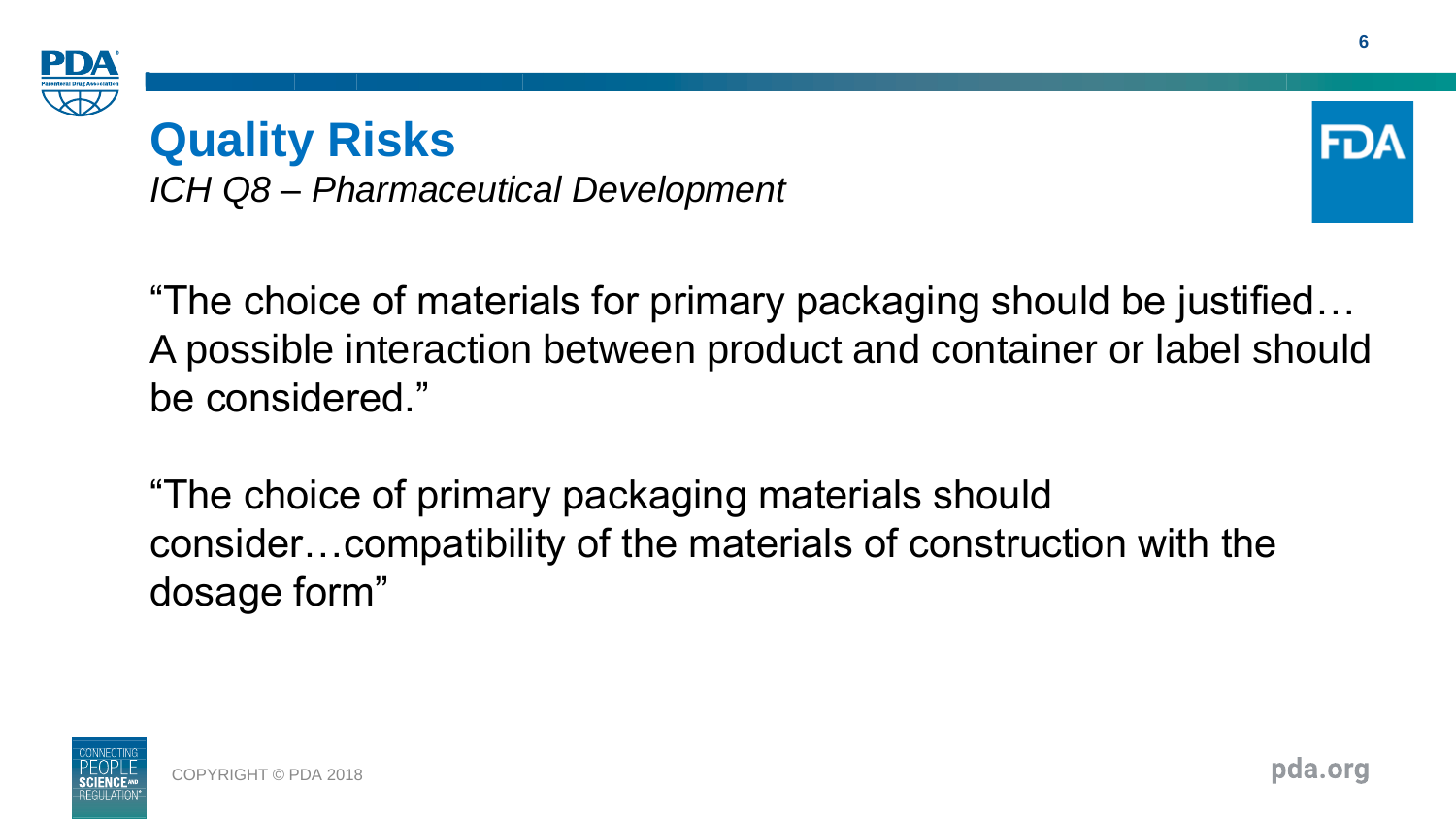

#### **Example 483 Warning Letters**

"…our inspection documented that your visual inspection program is unreliable. Your **qualification and re-qualification** of operators did not include determining the operator's ability to detect and identify known product defects for **(b)(4)** products or products filled in amber vials."…

…"Our investigator noted many complaints related to particulate matter in sterile injectable products manufactured at your facility, indicating that the **lack of defect limits** for visual inspections may have resulted in the release of products that otherwise would not have been distributed"….

"There is a **lack of assurance** of the quality of your drug products. For example, during one of your quality assurance audits following 100% visual inspection, additional particulate contamination was found that was not identified during a previous 100% visual inspection conducted for lot release. In addition, you repeatedly discarded contaminated ampules identified from visual inspection, sometimes **exceeding 10%** of a batch, and then distributed the remainder of the batch.

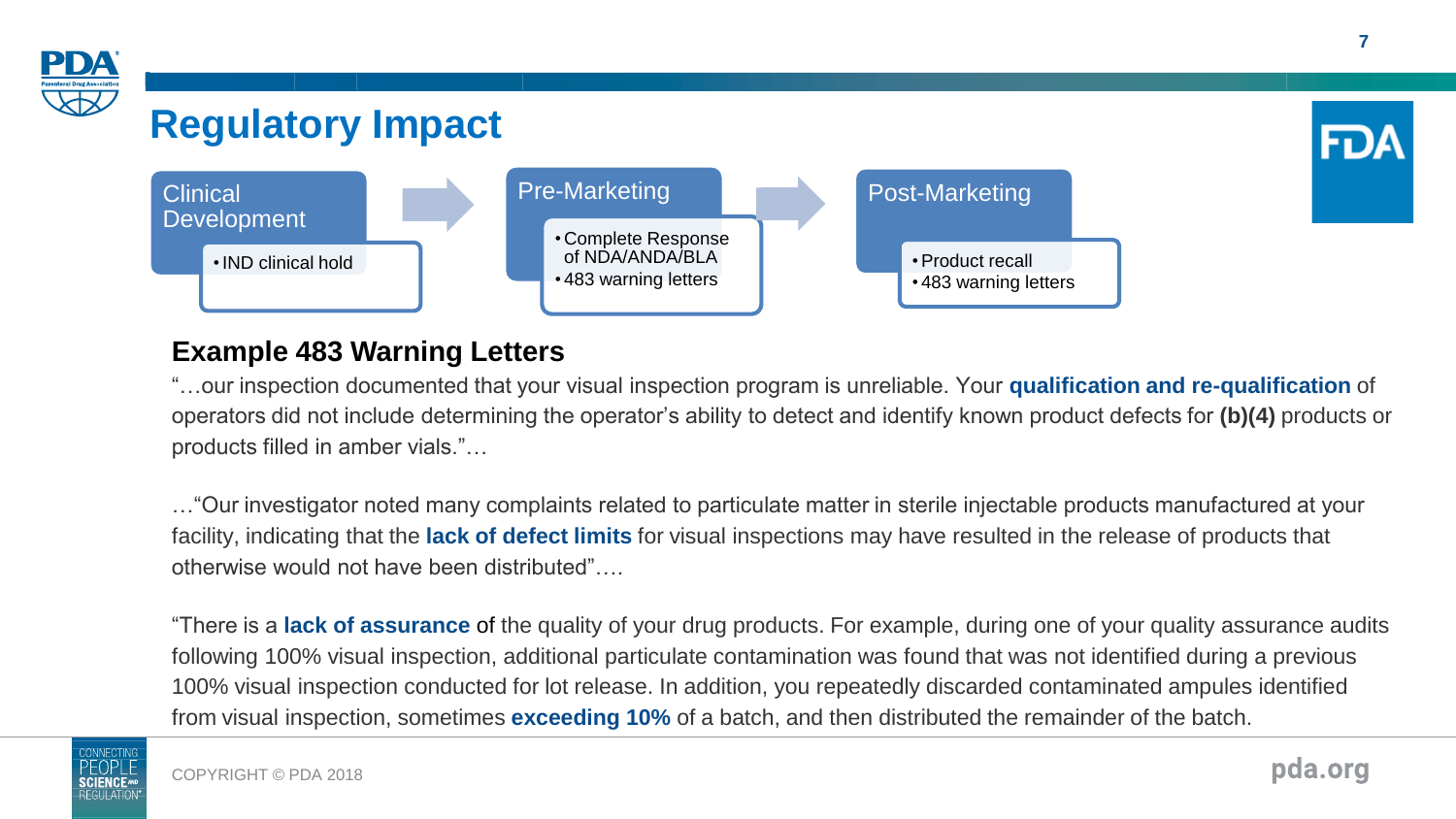

### **2010 - 2020 Recalls For Injectable Products**

| Rank                    | <b>Recall Reason</b>                                                 | # of Recall Events |
|-------------------------|----------------------------------------------------------------------|--------------------|
|                         | Lack of Assurance of Sterility/Microbial Contamination/Non-Sterility | 327                |
| $\overline{\mathbf{2}}$ | Presence of Foreign Particulate Matter/Crystallization               | 220                |
| 3                       | <b>Failed Specifications</b>                                         | 88                 |
| 4                       | <b>Labeling Related Errors</b>                                       | 84                 |
| 5                       | <b>Subpotent Drug</b>                                                | 45                 |
| 5                       | <b>CGMP Deviations</b>                                               | 38                 |



#### **Common Types of Particulate Matter Identified During Recall:**

Glass, API/formulation related, stainless steel/iron oxide/metal, hair, silicone, fiber, rubber

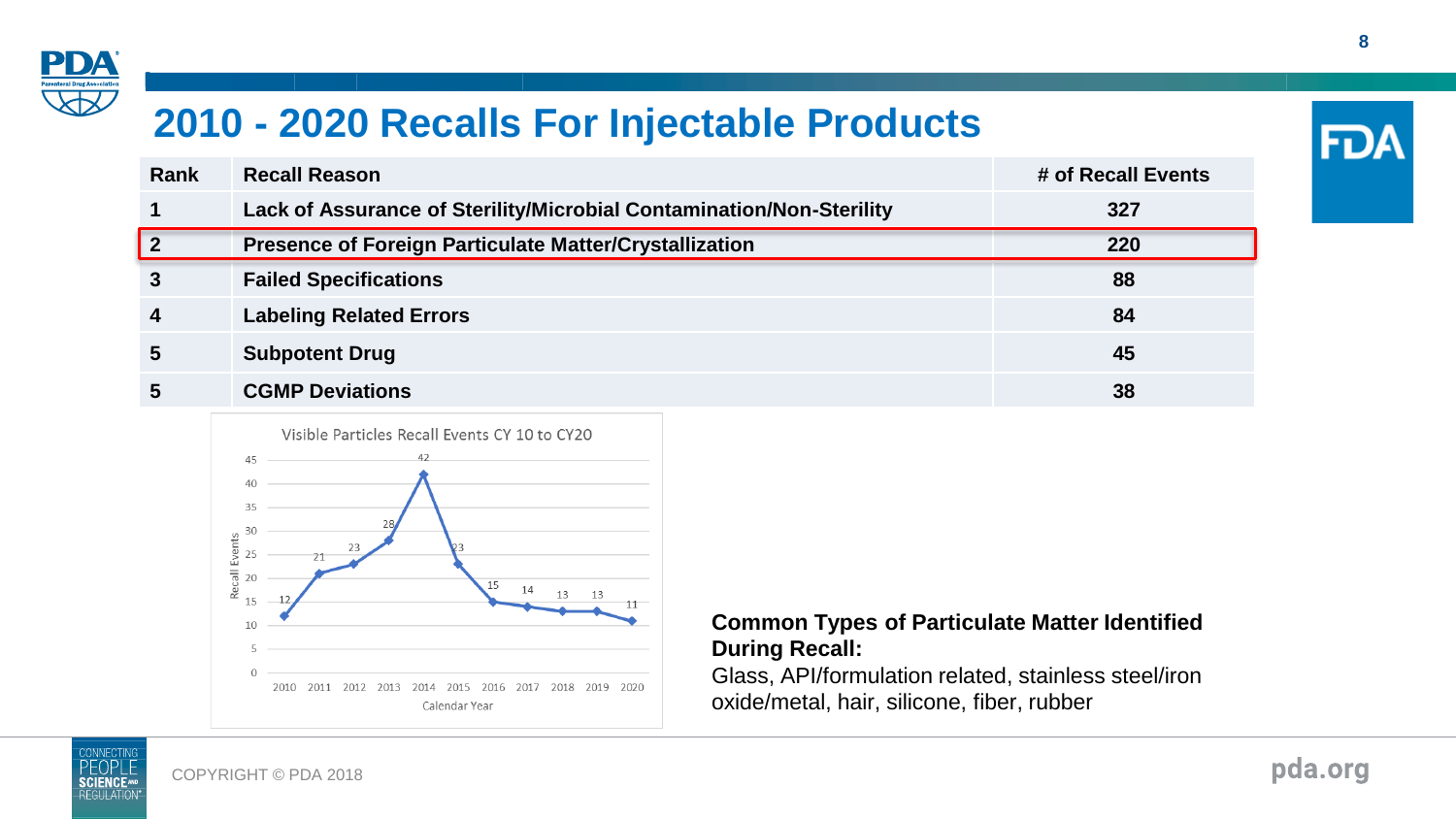

### **Particulate Matter Breakdown - Avoidable vs Unavoidable**





pda.org

**FDA**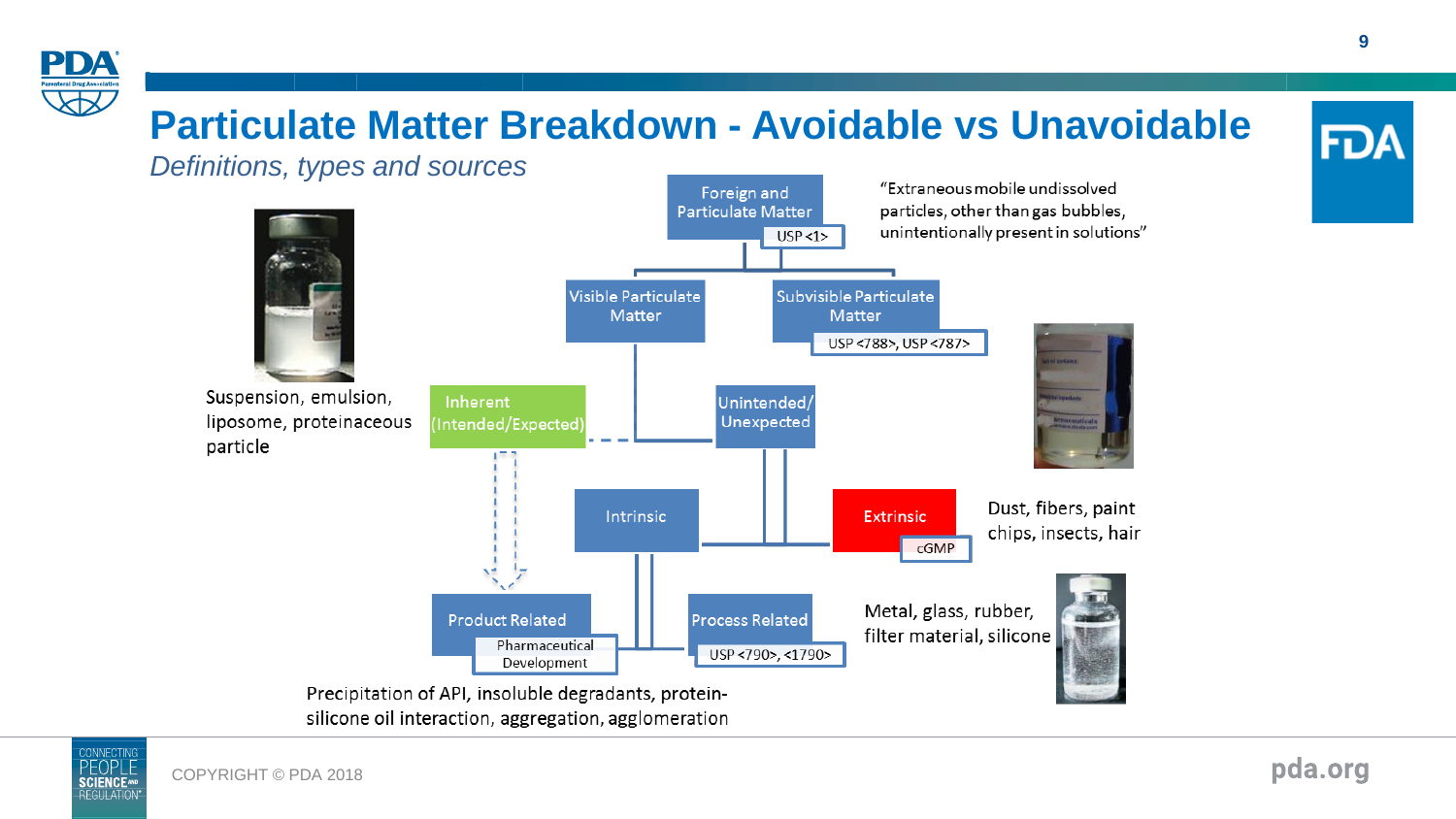

# **Compendial Requirements and Scope**



▪ USP <1> Injections and Implanted Drug Products (Parenteral):

"Each final container of all parenteral preparations should be inspected to the extent possible for the presence of observable foreign and particulate matter in its contents".

"Every container in which the contents show evidence of visible particulates must be rejected".

- **Routes of administration**: intravenous, intraventricular, intra-arterial, intraarticular, subcutaneous, intramuscular, intrathecal, intracisternal, and intraocular
- **Dosage forms**: solutions, suspensions, emulsions, sterile powders for solutions and suspensions (including liposomes), implants (including microparticles), and products that consist of both a drug and a device such as drug-eluting stents.

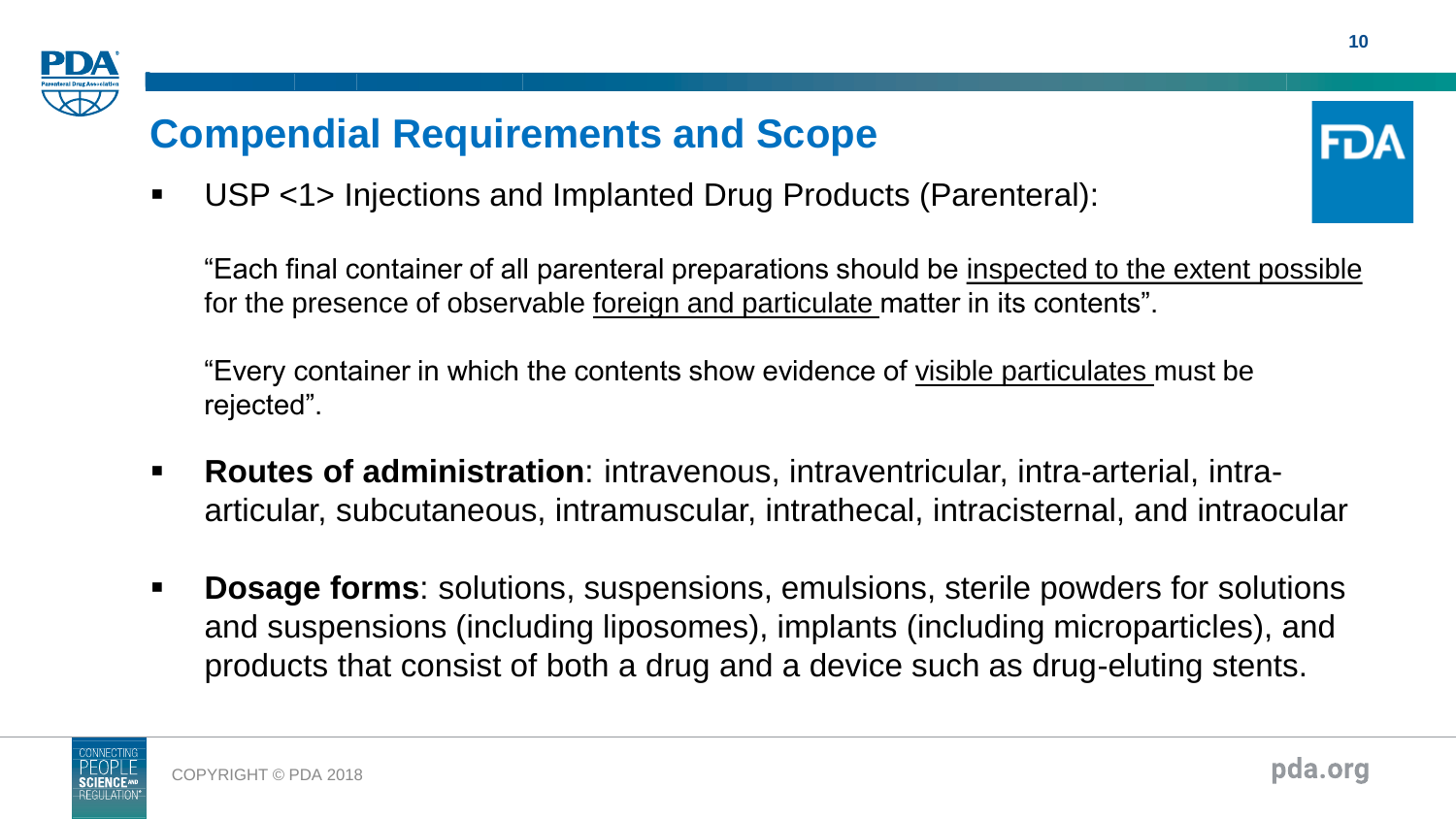

- 100% inspection (during examination of other defects), followed by acceptance sampling (AQL of 0.65% or more stringent plan for higher risk products);
- Probability of detection varies with differences in product formulation, particle characteristics, and package design;
- Zero defects is not feasible due to current process capability and probabilistic nature of the visual inspection process;
- **■** Minimal requirement: lot is essentially free from visible particulates.

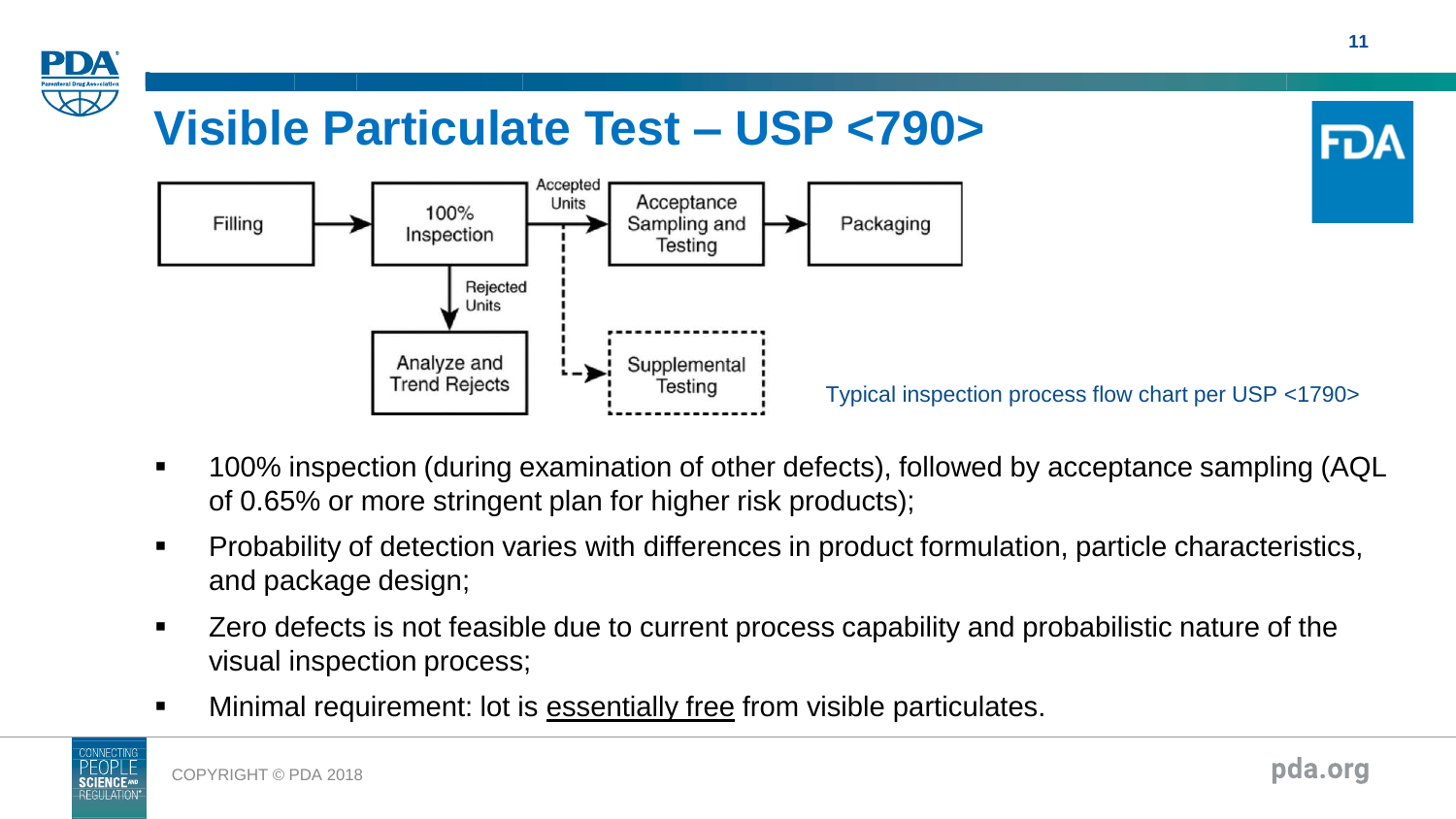

## **Additional Considerations for the Visual Inspection Program – USP <1790>**



- **Inspection process**: written SOPs for the inspection process and defects removal, alert and action limits, actions for non-conformance, reject analysis, trending and analysis, reinspection (number and acceptance criteria);
- **Difficult-to-inspect products considerations**: AQL to support 100% inspection, plus supplemental/destructive testing (e.g. lyo products, suspensions, amber vials).

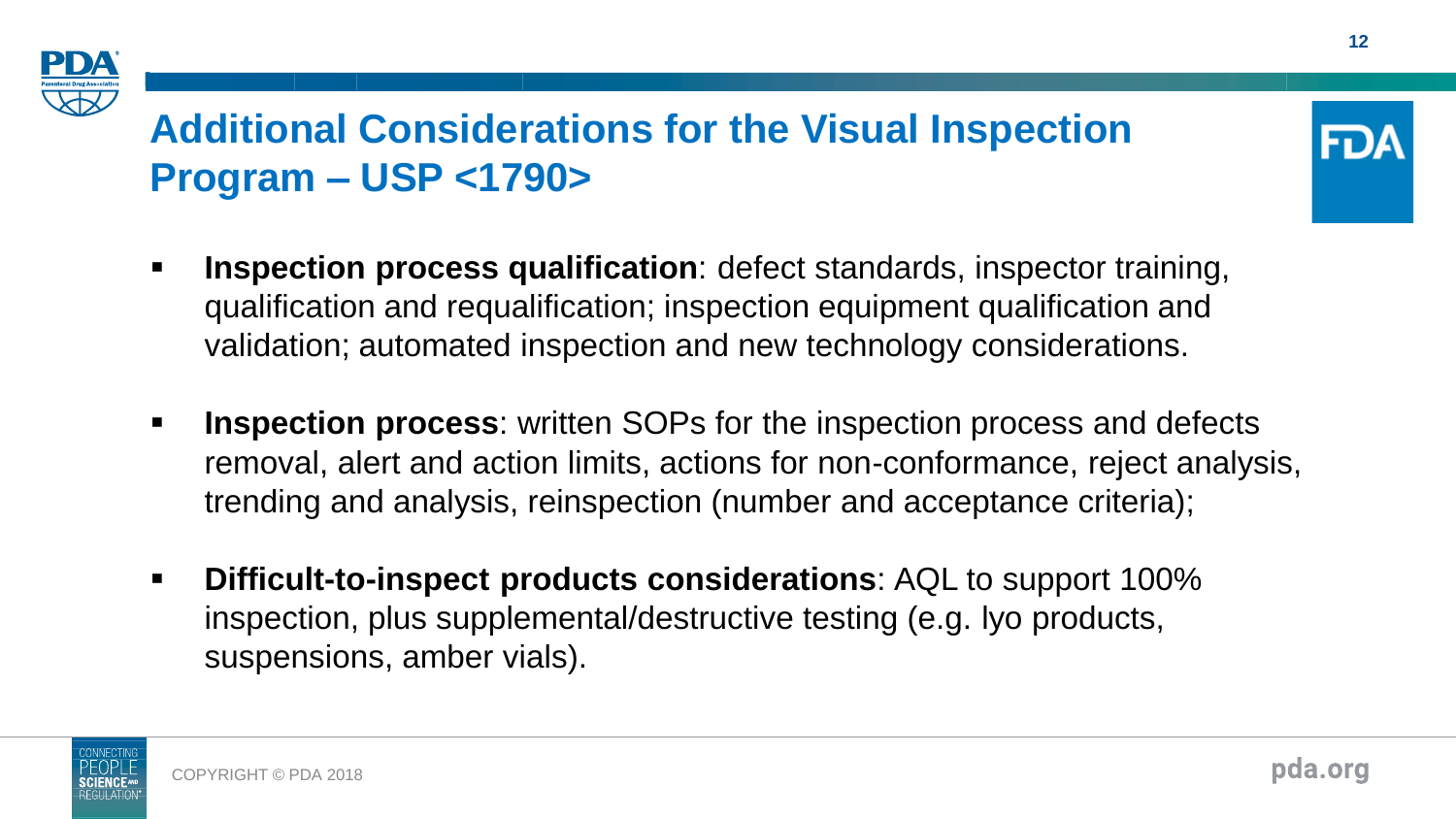

# **Common Misconceptions**



- Essential free: Lot vs Vial
- <790> test is same as appearance test in the DP specification: release vs release & stability
- Product can be inspected into quality/compliance
- There is an acceptance level for extrinsic particles
- Meeting <790> is sufficient for meeting cGMP requirements

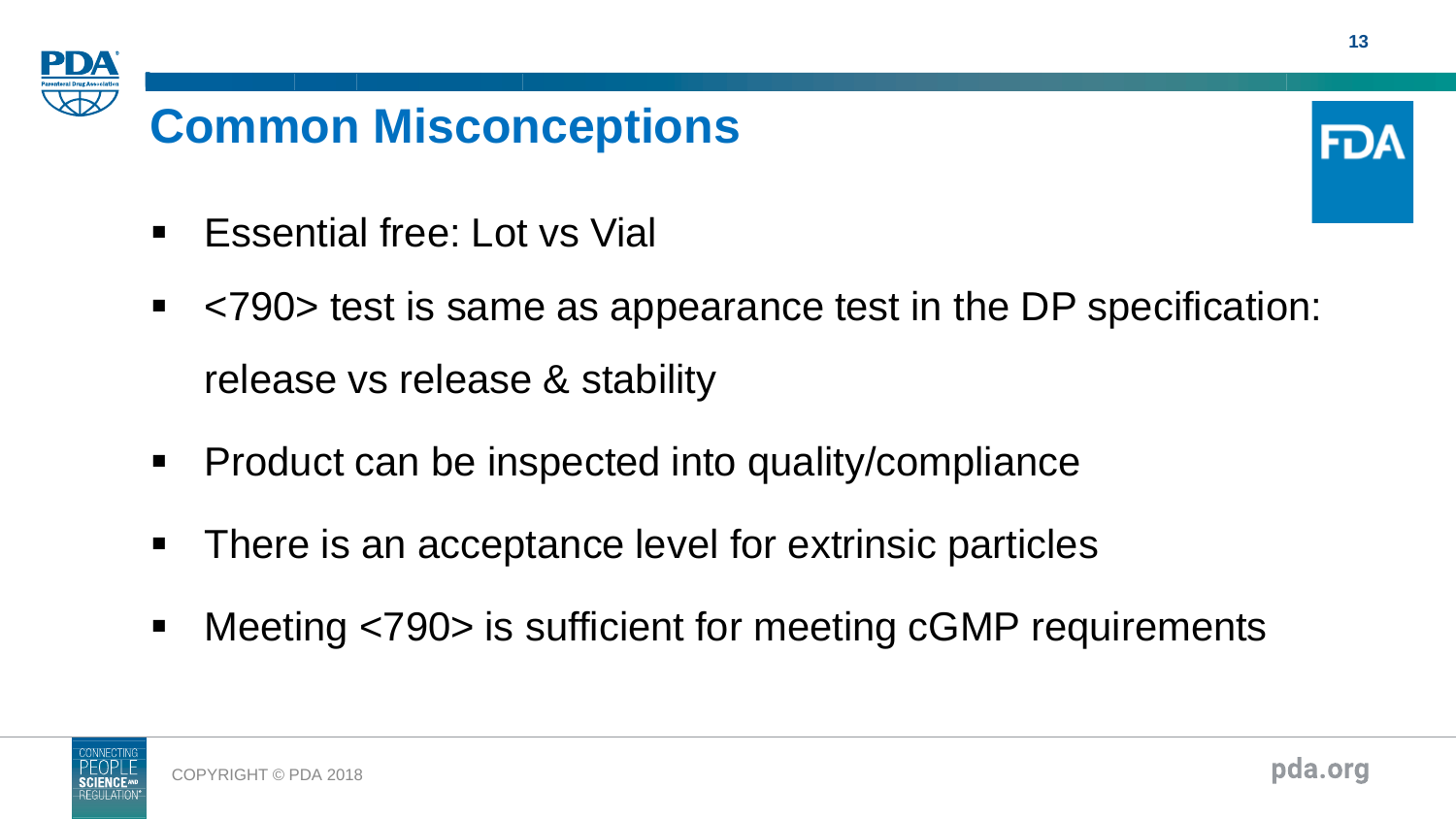

## **A Life Cycle Approach to Visible Particle Control of Injectable Products**







FD/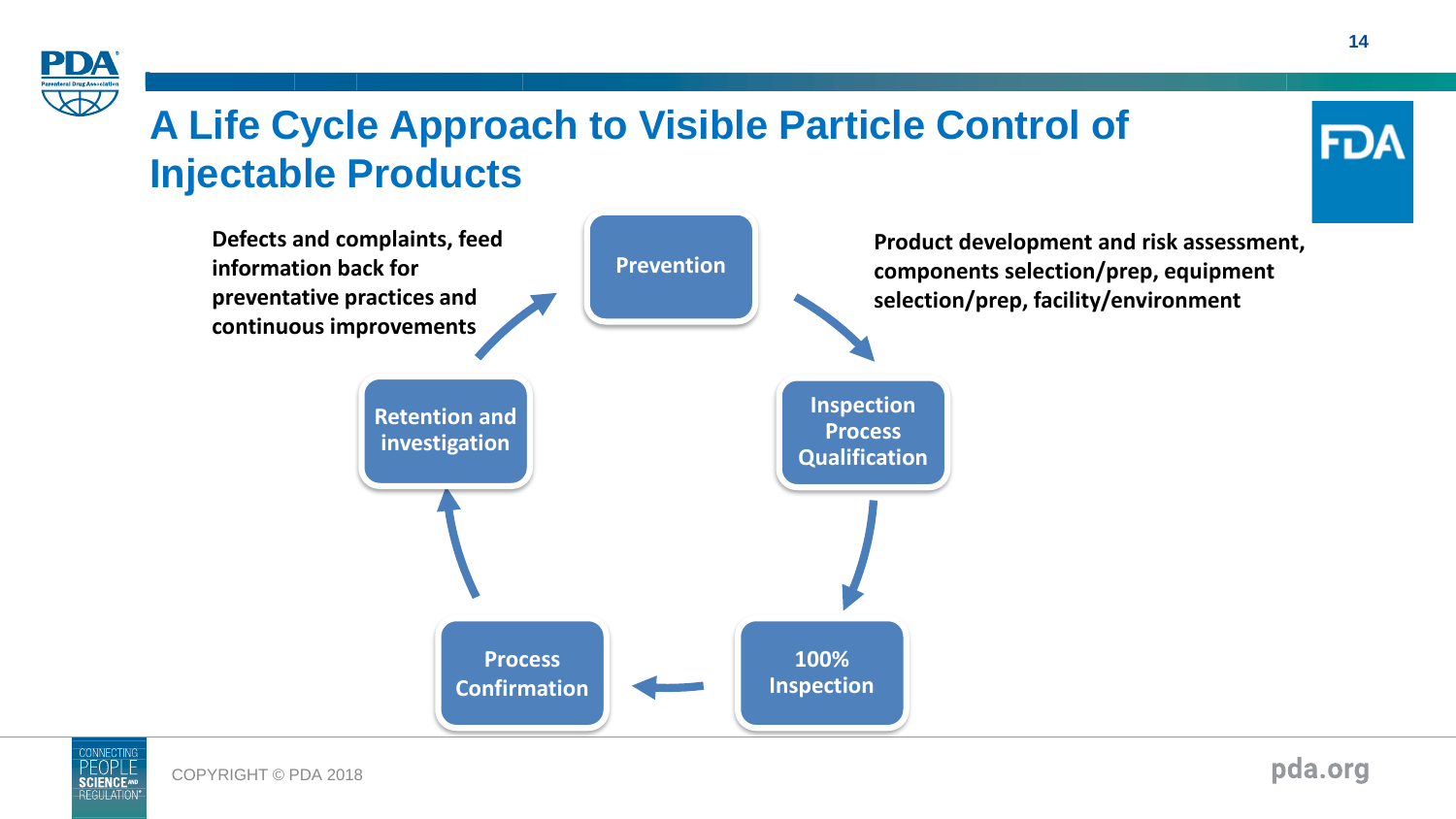





- Rigorous pharmaceutical development studies to prevent product related intrinsic particulates;
- Preventative measures to reduce process related intrinsic particulates;
- Robust visual inspection program to minimize process related intrinsic particulates in the final product;
- Implementation of cGMP requirements to prevent extrinsic particulates;
- Retain samples for stability testing and product complaints;
- Feedback loop for continuous improvement.